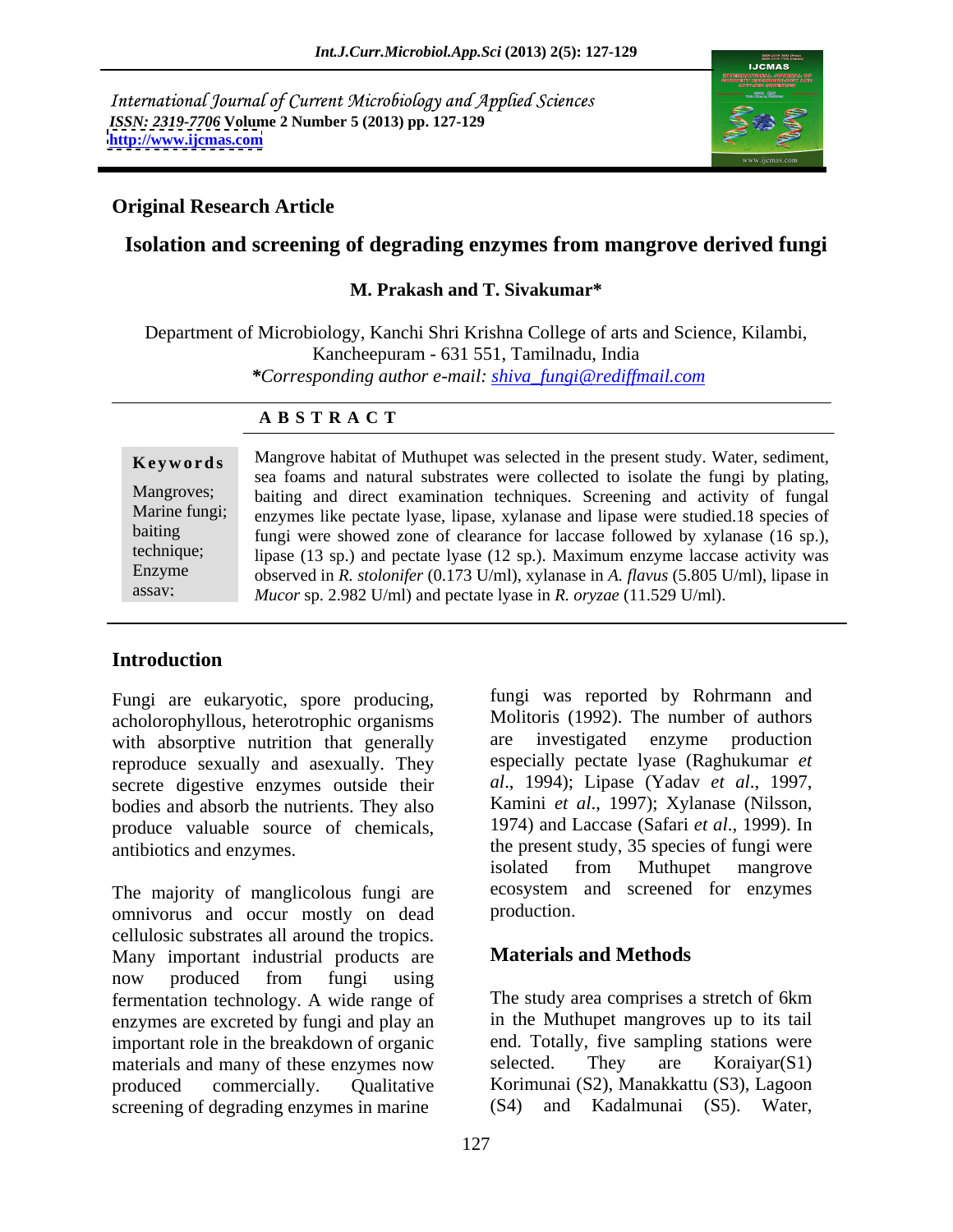sediment, sea foams and natural substrates Among the fungal isolates, 35 species of mangrove plants were collected to were most dominant and selected for isolate the fungi. After sampling, the samples were subjected to agar plating of fungi were showed zone of clearance technique using PDA, CZA, CMA and for laccase followed by xylanase (16 sp.), RBA with addition of mixture antibiotics. lipase (13 sp.) and pectate lyase (12 sp.) The plates were incubated at room temperature  $(28^{\circ}\text{C})$  for 4-5 days. The semi<br>Laccase activity was observed in permanent slides of the isolated fungi were prepared using Lactophenol Cotton Blue staining technique (Dring, 1976) and identification of fungal taxa was based on Dematiaceous Hyphomycetes (Ellis, 1971) and A manual of soil fungi (Gilman, 1998). In this fungal enzyme studies, total of 35 species of fungi (most dominant) were selected and screened for the production of enzymes (Pectate lyase, lipase, xylanase and laccase).

according to Collmer *et al*., (1988). Assay

Totally, 200 species of fungi were isolated and enumerated from all the five sampling stations by plating, baiting and direct observation techniques. Among these, maximum fungal diversity was observed in Manakattu (S3) with represented by 90 species and least at S5 with 70 species. From the mangrove samples, maximum  $H/ml$  and minimum activity was observed fungal diversity was observed in sediment samples with 128 species. Among the fungal isolates, *Aspergillus* was the common genus represented by 39 followed by *Alternaria, Curvularia* and *Penicillium.*

enzyme studies. In this study, 18 species

sealed with DPX mountant. The  $\frac{m}{\text{m}}$  result assets d with series reports of liquing Hyphomycetes (Subramanian, 1971), composed of phenylpropane subunits Laccase activity was observed in maximum in *Rhizopus stolonifer* (0.173 U/ml) and minimum activity was observed in *Aspergillus oryzae* (0.010 U/ml). It was well accepted with earlier reports of lignin is an amorphous high molecular  $-$  mass interconnected by variety of non hydrolysable bonds. The relatively few groups of microorganisms that can degrade the macromolecule. The most efficient degraders are the white rot fungi (Safari Sinegani *et al*., 1999)

Assay for Pectate lyase was studied in *Aspergillus flavus* with 5.805 U/ml for Lipase was done with method of *funiculosis* (5.125 U/ml), *A. clavatus* Safarik, (1999). Assay for xylanase was (5.232). The minimum enzyme activity studied according to Nanmori *et al*. was observed in *A. koningi* with 2.612 (1990). Laccase activity was assessed by U/ml. This results was correlated with method of Ruttimann *et al.*, (1992). previous studies of most microbial **Results and Discussion** xylosidase, which has been purified and Maximum xylanase activity was observed followed by *A. versicolor* (5.424 U/ml), *A.*  was observed in *A. koningi* with 2.612 U/ml. This results was correlated with hemicellulolytic system contain beta characterized from many fungi *Aspergillus niger* (Rodonova *et al*., 1983), *A. fumigatus* (Kitpreechavanich *et al*., 1986 Sivakumar and Ravikumar, 2006).

> Lipase activity was maximum observed in *Mucor* sp. with 2.982 U/ml followed by R. nigricans (2.440 U/ml) and *R. oryzae* (1.67 U/ml) and minimum activity was observed in *A. variecolor* with 0.341 U/ml and *F. semitectum* with 0.482 U/ml. The result was accepted with studies of Lazer and Schroder (1992) investigated fungal lipases, which degrade lipids from palm